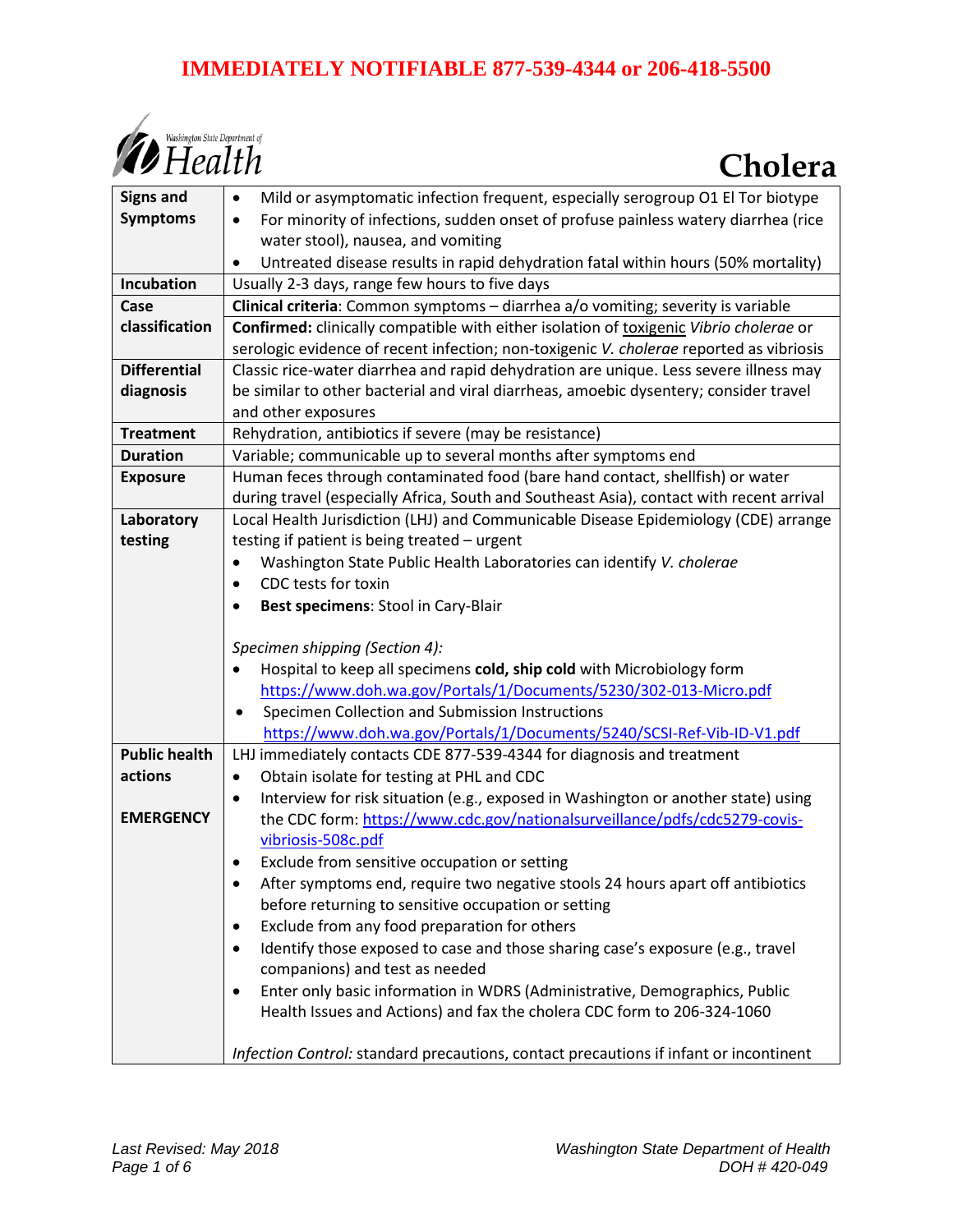# **Cholera**

## **1. DISEASE REPORTING THE DISEASE AND ITS EPIDEMIOLOGY**

#### **A. Purpose of Reporting and Surveillance**

- 1. To identify persons infected with *Vibrio cholerae* and prevent transmission from them.
- 2. To identify sources of transmission (e.g., contaminated water or a contaminated lot of shellfish) and prevent further transmission from such sources.

#### **B. Legal Reporting Requirements**

- 1. Health care providers: **immediately** notifiable to local health jurisdiction.
- 2. Health care facilities: **immediately** notifiable to local health jurisdiction.
- 3. Laboratories: *Vibrio cholerae* O1 or O139 **immediately** notifiable to local health jurisdiction, specimen submission required - culture (2 business days).
- 4. Local health jurisdictions: **immediately** notifiable to the Washington State Department of Health (DOH) Communicable Disease Epidemiology (CDE): 1-877-539-4344.

#### **C. Local Health Jurisdiction Investigation Responsibilities**

- 1. Ensure that laboratories submit specimens to DOH Public Health Laboratories (PHL).
- 2. Implement appropriate infection control measures.
- 3. Report all *confirmed* cases (toxigenic *V. cholerae*) to CDE (see definition below). Complete the DOH cholera case report from (available at: [https://www.doh.wa.gov/Portals/1/Documents/5100/210-021-ReportForm-Cholera.pdf\)](https://www.doh.wa.gov/Portals/1/Documents/5100/210-021-ReportForm-Cholera.pdf).
- 4. In addition, for confirmed cases, complete the CDC Cholera and Other Vibrio Illness Surveillance Report form and fax to CDE at 206-364-1060 (form available at: [https://www.cdc.gov/nationalsurveillance/pdfs/cdc5279-covis-vibriosis-508c.pdf\)](https://www.cdc.gov/nationalsurveillance/pdfs/cdc5279-covis-vibriosis-508c.pdf). Enter the case into Washington Disease Reporting System (WDRS) entering only the Administrative, Demographics, Public Health Issues, and Public Health Interventions sections.
- 5. Report person with nontoxigenic strain of *V. cholerae* as vibriosis using on the vibriosis case report form [\(https://www.doh.wa.gov/Portals/1/Documents/5100/210-052-](https://www.doh.wa.gov/Portals/1/Documents/5100/210-052-ReportForm-Vibriosis.pdf) [ReportForm-Vibriosis.pdf\)](https://www.doh.wa.gov/Portals/1/Documents/5100/210-052-ReportForm-Vibriosis.pdf).

#### **2. DISEASE REPORTING**

#### **A. Etiologic Agents**

*Vibrio cholerae*, gram negative bacteria. Toxigenic serogroup O1 or O139 causes cholera. Nontoxigenic or other *V. cholerae* serogroups cause vibriosis, not cholera.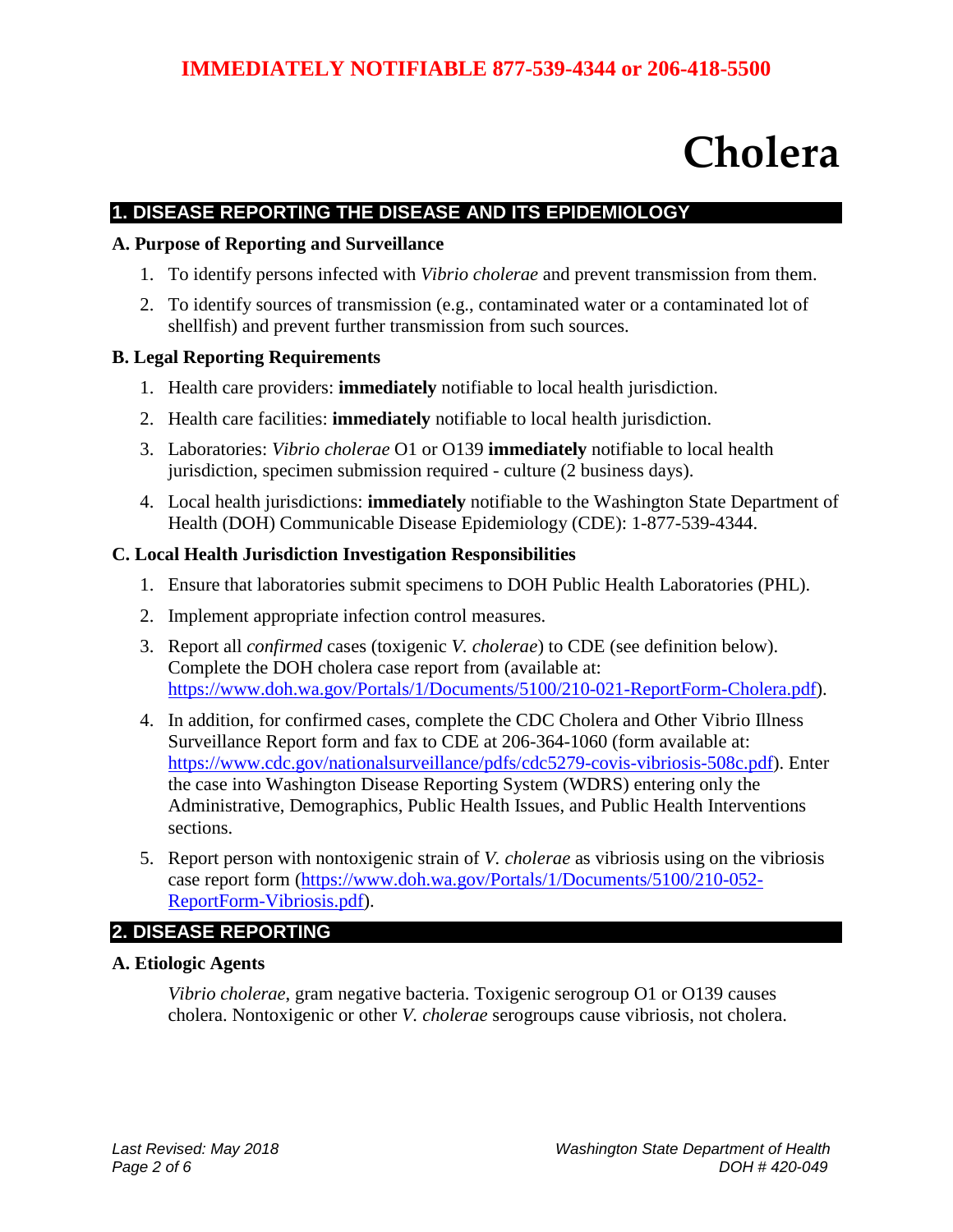#### **B. Description of Illness**

- Sudden onset of profuse painless watery stools (rice water stool), nausea and vomiting early in the course of illness, and, if untreated, rapid dehydration, acidosis, and circulatory collapse fatal within hours (untreated case-fatality up to 50%, treated <1%)
- Mild or asymptomatic infection is frequent, especially for serogroup O1 El Tor biotype.

## **C. Cholera in Washington State**

4 reports of toxigenic *V. cholerae* 1992-2013, all travel associated: 1992 (2 cases, Cambodia), 2002 (Philippines), 2013 (Haiti).

#### **D. Reservoirs**

Human (case, carrier). Cholera is endemic in much of the developing world with potential for exposures to contaminated food and water during travel. *V. cholerae* can occur naturally in aquatic environments including the Gulf of Mexico.

#### **E. Modes of Transmission**

Food or water contaminated by infected human feces in Africa, India, Southeast Asia, or Haiti. Direct person-to-person spread is rare. Where *V. cholerae* occur naturally, raw or undercooked shellfish are a risk. Sporadic cases link to shellfish from the Gulf of Mexico.

## **F. Incubation Period**

From a few hours to 5 days, usually 2–3 days**.**

## **G. Period of Communicability**

Communicable usually until a few days after recovery but occasionally several months.

#### **H. Treatment**

Primarily oral or parenteral rehydration therapy. Antibiotics for those who are more severely ill; antibiotic choice depends on local resistance patterns (often doxycycline; if pregnant or child use azithromycin).

#### **I. Public Health Interventions**

- Immediate report to Communicable Disease Epidemiology (CDE) 206-418-5500
- Laboratory submission for confirmation
- Standard precautions in hospital; contact precautions if diapered or incontinent
- Get 2 negative stool results before returning to sensitive settings
- Identify risk situation (e.g., consumed shellfish in the United States, no travel)
- Notify other potentially exposed persons (e.g., notify tour group lead)

# **3. CASE DEFINITIONS**

#### **A. Clinical Criteria for Diagnosis**

An illness characterized by diarrhea and/or vomiting; severity is variable.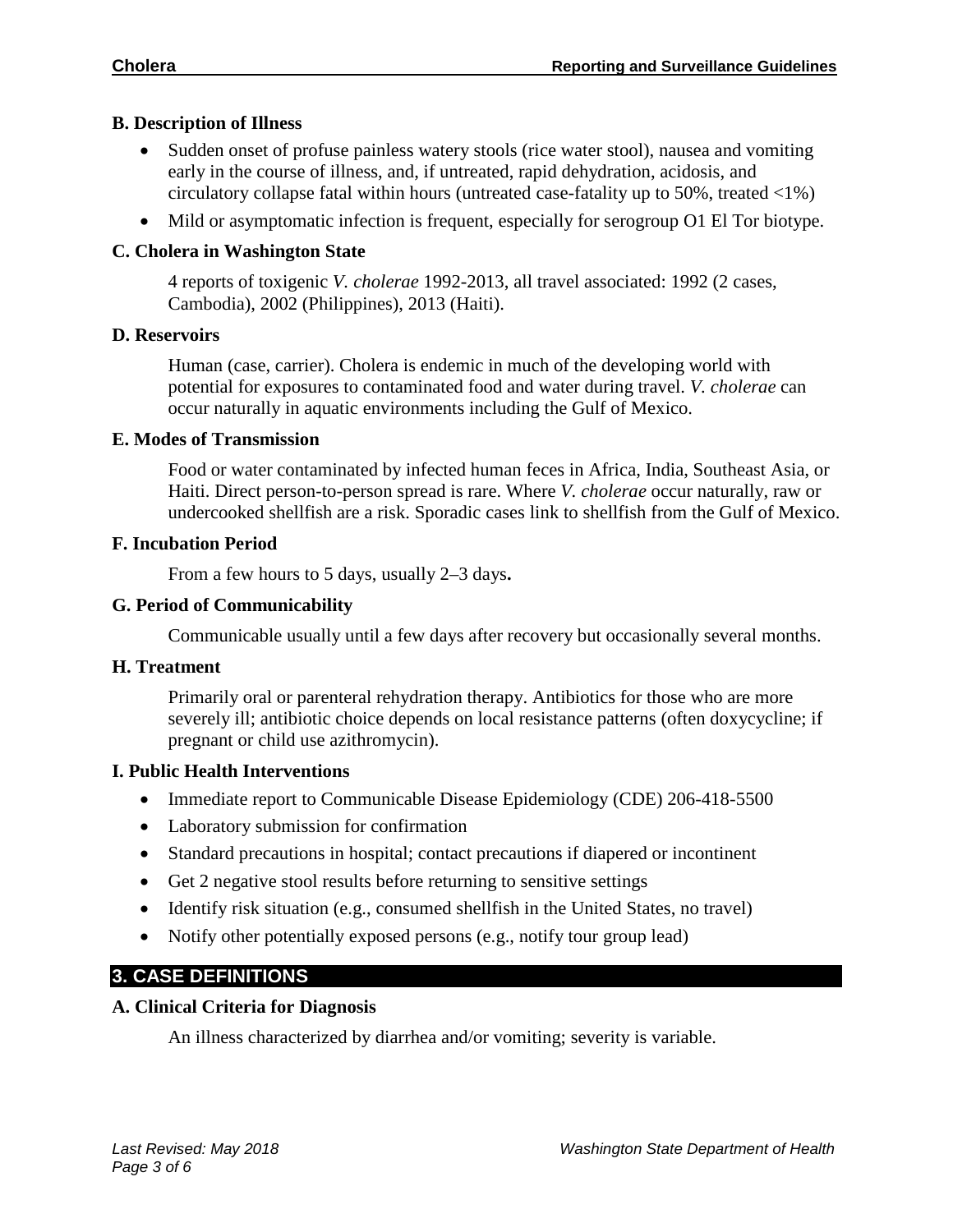## **B. Laboratory Criteria for Diagnosis**

- 1. Isolation of toxigenic (i.e., cholera toxin-producing) *Vibrio cholerae* O1 or O139 from stool or vomitus, OR
- 2. Serologic evidence of recent infection.

# **C. Case Definition (1996)**

Confirmed: a clinically compatible case that is laboratory confirmed.

## **D. Comment**

Illness caused by *V. cholerae* other than toxigenic *V. cholerae* O1 or O139, such as serogroups O141 and O75, are reported as vibriosis, not as cholera.

# **4. DIAGNOSIS AND LABORATORY SERVICES**

#### **A. Diagnosis**

Diagnosis is most commonly made by isolation of toxigenic *V. cholerae* from vomitus or feces. Laboratory personnel need to be notified when cholera is suspected because identifying *V. cholerae* by culture is optimized by using special techniques. Laboratories in Washington are required to submit isolates to PHL for confirmatory testing.

## **B. Tests Available at Washington State Public Health Laboratories (PHL)**

PHL provide isolate confirmation/identification for *Vibrio cholerae*. Organisms identified as *V. cholerae* are then sent to CDC for cholera toxin testing and subtyping. In an outbreak situation, PHL will also culture stool for *Vibrio cholerae*. Contact Communicable Disease Epidemiology for approval prior to submitting specimens. Serologic testing for anti-cholera toxin or vibriocidal antibody is not available at PHL.

Note that PHL requires all clinical specimens have two patient identifiers, a name **and** a second identifier (e.g., date of birth) both on the specimen label and on the submission form. Due to laboratory accreditation standards, specimens will be rejected for testing if not properly identified. Also include specimen source and collection date. For details about specimen collection and shipping see:

[https://www.doh.wa.gov/ForPublicHealthandHealthcareProviders/PublicHealthLaboratories/](https://www.doh.wa.gov/ForPublicHealthandHealthcareProviders/PublicHealthLaboratories/MicrobiologyLabTestMenu) [MicrobiologyLabTestMenu](https://www.doh.wa.gov/ForPublicHealthandHealthcareProviders/PublicHealthLaboratories/MicrobiologyLabTestMenu)

#### **C. Specimen Collection**

For stool culturing, use a sterile applicator swab to collect specimen, insert the swab into Cary-Blair transport medium, push the cap on tightly, label with two identifiers (e.g., name and date of birth) and mail immediately. For details of specimen requirements see: <https://www.doh.wa.gov/Portals/1/Documents/5240/SCSI-Ref-Vib-ID-V1.pdf>

All isolates and specimens need to be shipped with a completed PHL Microbiology form (available at: [https://www.doh.wa.gov/Portals/1/Documents/5230/302-013-Micro.pdf\)](https://www.doh.wa.gov/Portals/1/Documents/5230/302-013-Micro.pdf).

# **5. ROUTINE CASE INVESTIGATION**

#### **A. Identify Potential Sources of Infection**

Ask about possible exposures during the 5 days before onset. Interview the case and others who may be able to provide pertinent information, most importantly: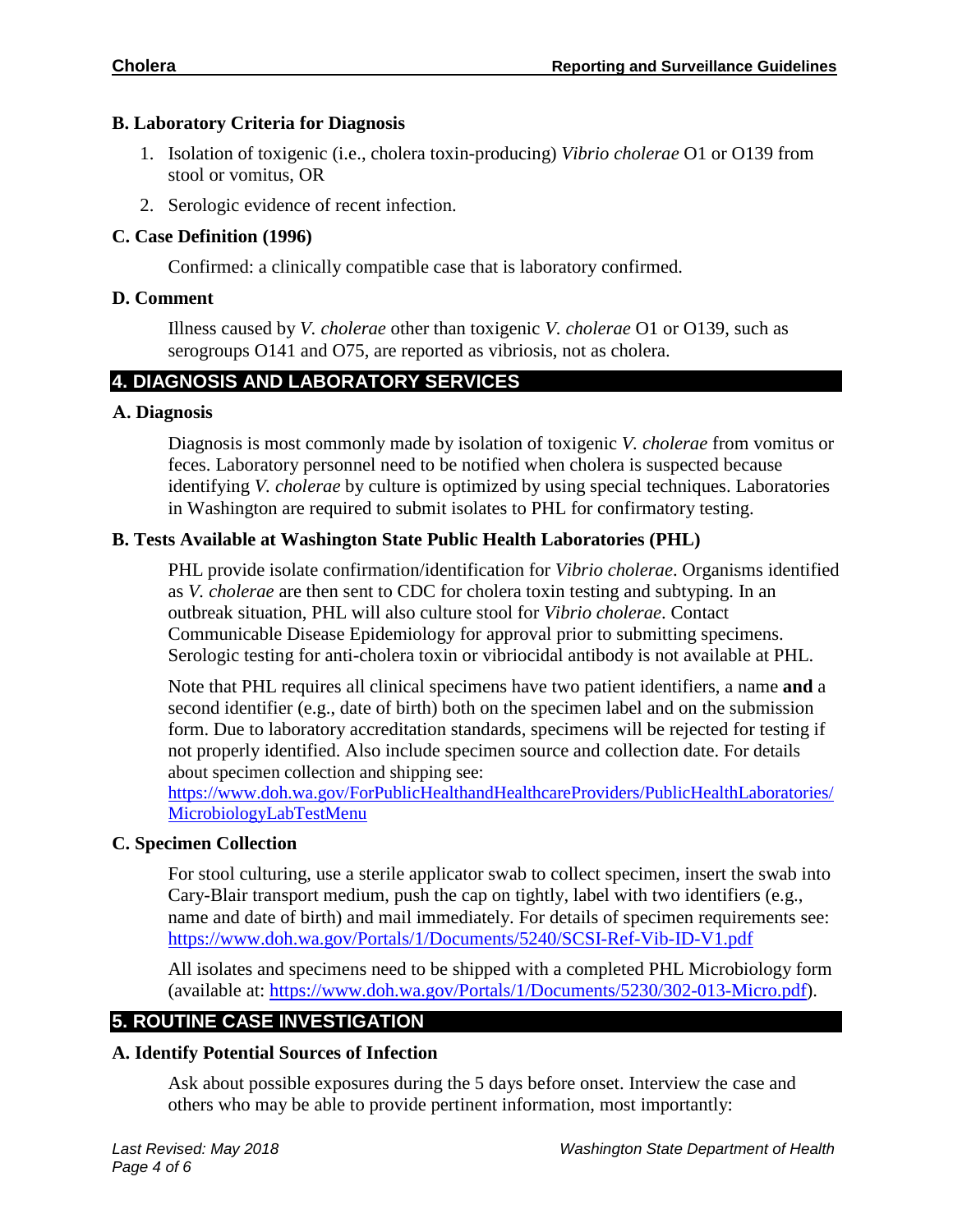- 1. Travel outside the United States.
- 2. Consuming untreated water or potentially contaminated food or shellfish during travel.
- 3. Contact with recent foreign arrivals.
- 4. Contact with sewage or human excreta.
- 5. Consumption or handling of raw/undercooked shellfish in the United States.

# **B. Case management**

- 1. Hospitalized patients should be cared for using standard precautions. Contact precautions should be used for diapered or incontinent persons for the duration of illness.
- 2. Aggressive rehydration, oral or intravenous, is essential for severe cases. See: <https://www.cdc.gov/cholera/treatment/rehydration-therapy.html>
- 3. Work or Day Care Restrictions: Persons should not work as food handlers, day care workers, or health care workers or attend school or day care while they have diarrhea.

Communicable Disease Epidemiology recommends that food handlers, child care workers, healthcare workers, and child care attendees with confirmed or highly suspect cholera have two negative stool specimens before returning to work or child care. The stool specimens should be collected 24 hours apart and not sooner than 48 hours after the last dose of antibiotics, if antibiotics were given.

- 4. Cases should not prepare any food for others while symptomatic with diarrhea.
- 5. Cases should be educated regarding effective hand washing, particularly after caring for diapered children, after using the toilet, after handling soiled clothing or linens, and before preparing food.

# **C. Identify Potentially Exposed Persons**

Identify travel companions and close contacts. Contacts with symptoms consistent with cholera should be referred to a health care provider for evaluation and diagnostic testing.

Asymptomatic travel companions should be educated about symptoms and told to consult a health care provider for testing and treatment if symptomatic. Chemoprophylaxis of asymptomatic close contacts is generally not recommended in this country as secondary transmission is rare, but may be indicated if there is high likelihood of fecal exposure.

# **D. Environmental Evaluation**

No environmental evaluation is needed for infections associated with international travel.

*Vibrio* proliferate rapidly at room temperatures, so shellfish containing even low levels of organisms at harvest can become highly contaminated if not handled properly. If the illness is associated with shellfish from the United States, interview the patient to determine the shellfish vendor, the type and source of shellfish consumed, and how the shellfish were prepared and handled prior to consumption (see Vibriosis guideline for more guidance). Complete the CDC surveillance report form (available at: [https://www.cdc.gov/nationalsurveillance/pdfs/cdc5279-covis-vibriosis-508c.pdf\)](https://www.cdc.gov/nationalsurveillance/pdfs/cdc5279-covis-vibriosis-508c.pdf) and convey the information collected as soon as possible to Communicable Disease Epidemiology (206-418-5500 or 877-539-4344).